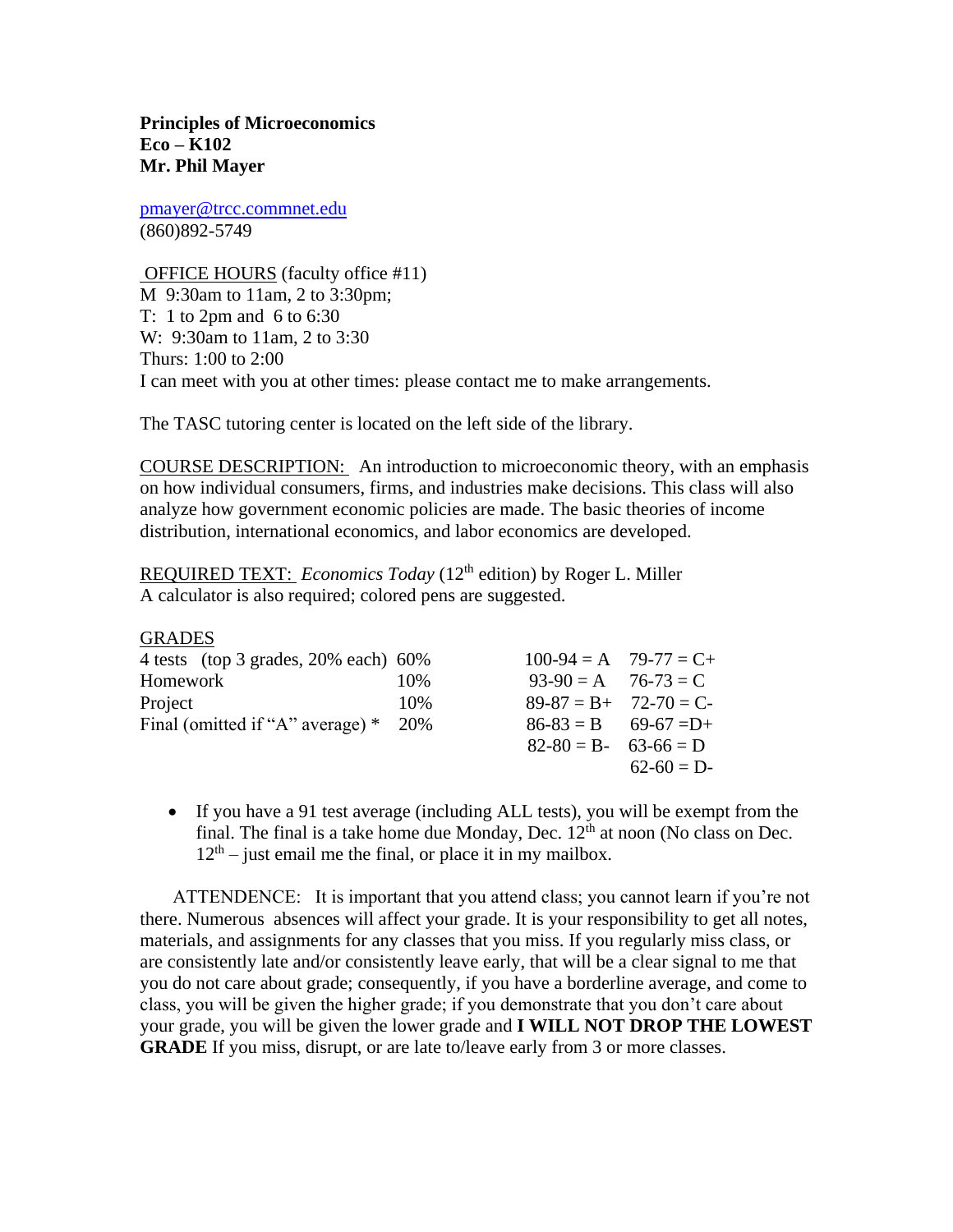I expect all of my students to have the integrity and character to be honest at all times. Students caught cheating will get a "0" on that test, and it will not be dropped. In addition, you may get an "F" in the class regardless of your average.

 We will at times discuss issues which people have different opinions about. Please remember to respect each other and act civilly at all times.

 **Make-up exams** will be given ONLY if the student has contacted the instructor PRIOR to the test. Make-ups will be administered during my regular office hours ONLY. Students MUST take the exam BY THE NEXT SCHEDULED CLASS TIME – NO EXCEPTIONS. Failure to follow this policy will result in either a grade of 0 on that test, a penalty of 10 to 20 points, and/or a make-up exam that is all essay. You will be allowed to take one make-up exam per class per semester.

## **NO INCOMPLETES OR EXTRA CREDIT** ASSIGNMENTS**!**

 Ten points per day will be deducted from any assignment that is late. In the real world, those who can't meet deadlines are fired.

**Snow:** In the event of wintery weather, please listen to 106.5, Q105, I-98, 1350AM, or WSUB for cancellations. If you do not hear that Three Rivers Community College is closed, that means we are open. You can also look at the website [www.trcc.commnet.edu](http://www.trcc.commnet.edu/) or call the switchboard at 886-0177 for weather info. If you do not hear we are closed, TRCC is open and class will be held. However, if you believe that it is too dangerous to come to class, that's understandable; you are still responsible for finding out what you missed (see tentative course outline on third page) and learning that material.

\*\*\* The best way to study for my tests is to study my lecture notes and the homework I assign. It is important that students learn ALL of the definitions we discuss in class; toward that end, students will find making "flashcards" with the word on one side and the definition on the other useful. These flashcards can be used to learn about the various graphs we discuss as well.

C COURSE OUTLINE test 1: Chapters 1, 2, and 4 (Tuesday, Sept. 18) test 2: Chapters 3, 5, 6, 7, and 8 (Tuesday, Oct. 9) test 3: Chapters 9, 10, parts of 11, parts of 13, 15, 16 (Tuesday, Nov. 6) test 4: Chapters 17-19 (Tuesday, Dec. 4)

final: take-home, due Tuesday, Dec. 11 at 9am. Please email it or mail it to me at TRCC, 7 Mahan Drive, Norwich, CT 06360. NO CLASS Dec. 11; (study your notes, definitions, and old tests); will include all of the above chapters.

PROJECT**: Due: Tuesday, Oct 2.** *PLEASE DO NOT EMAIL ME THE PAPER! (You may email me homework if you can't make it to class*) Find seven newspaper, magazine, or internet articles (credible sources, only) about the economy. At least 2 of these articles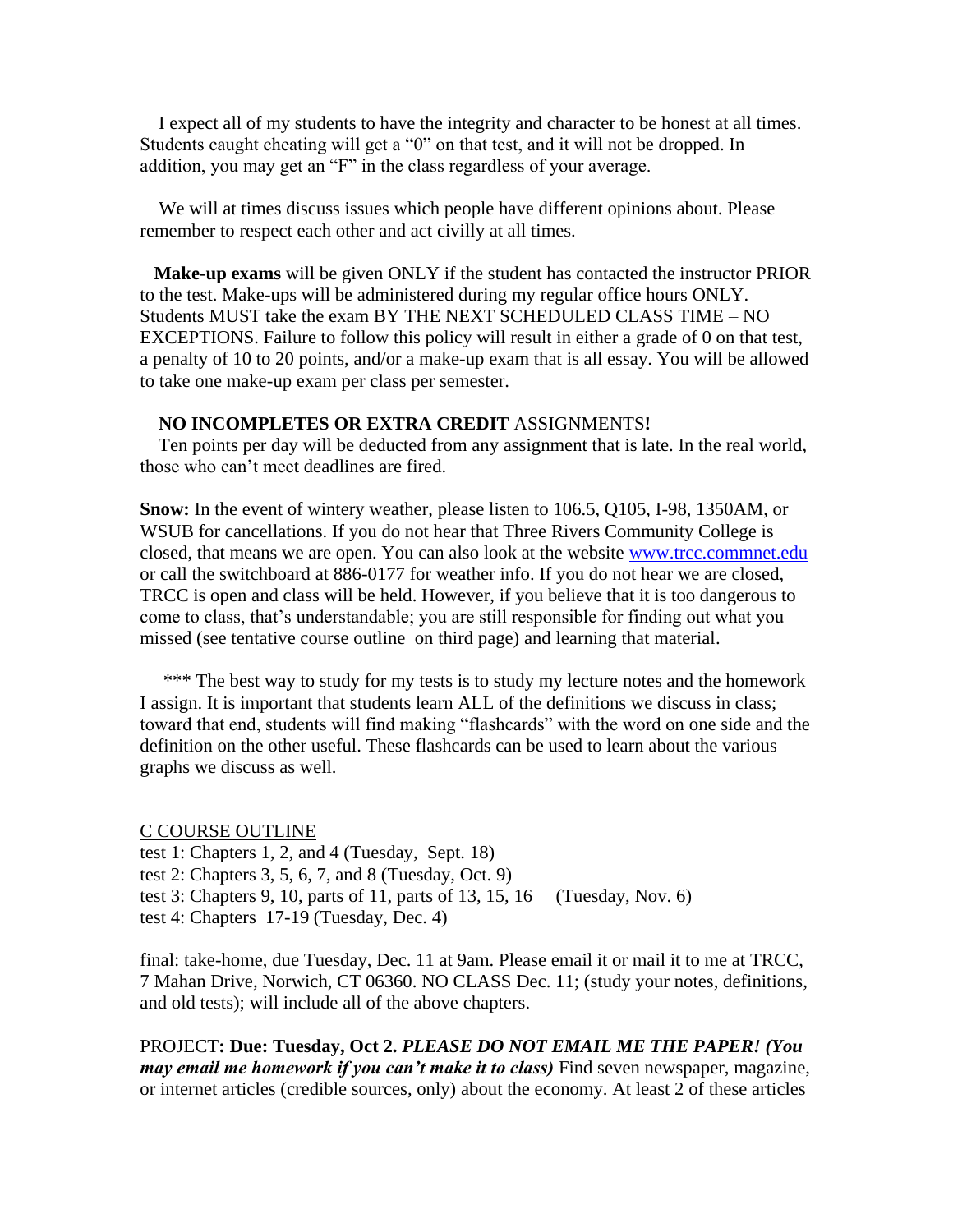must be international, one must be on the nation's economy, 1 must be on the economy of New London County (or the county where you live) and 1 must be on the economy of Connecticut (or the state where you live). Summarize these articles, and relate them to what you've learned in class. **Cite your sources,** including author, title of article, name of source, page number, and date! Failure t o do so will result in a 15 point loss of points. (I do not need you to submit copies of the articles). Grammar and the use staples or paperclips is 25% of your grade. Suggested sources: The new London Day (theday.com), the Hartford Courant (ctnow.com), The New York Times, Time magazine, Newsweek, U.S. News and World Report, The Economist magazine, cnn.com, abcnews.com, nbcnews.com, Wall Street Journal (online.wsj.com/public/us). All of the sources are available at the Learning Resource Center. If you need help, ask me or the librarian  $\odot$ College Withdrawal Policy: A student who finds it necessary to discontinue a course MUST complete a withdrawal form obtained from the Registrar's Office. Students may withdraw from class anytime during the first ten weeks of the semester without being in good standing or obtaining prior permission of the instructor. After that period, a student wishing to withdraw must obtain written authorization of the instructor to receive a "W" grade for the course. Students who fail to properly withdraw and discontinue coming to class will receive an "F" grade. Eligibility for refund of tuition is based upon date of withdrawal when received by the registrar. Verbal withdrawals will not be accepted.

Learning Disabilities Statement: If you are a student with a disability and believe you will need accommodations for this class, it is your responsibility to contact Disabilities Counseling Services at 383-5240. To avoid any delay in the receipt of accommodations, you should contact the counselor as soon as possible. Please note that I cannot provide accommodations based on disability until I have received an accommodation letter from the Disabilities Counselor.

## **CELL PHONE POLICY**:

Students are notified that cellular phones and beepers are allowed in class or in the Learning Resource Center only if they are turned off or turned to a silent mode. Under no circumstances are phones to be answered in class. When there are extenuating circumstances that require that a student be available by phone or beeper, the student should speak to the instructor prior to class, so that together they can arrive at an agreement

Tentative course outline:

Week 1 (08/28): intro, chapter 1 Week 2 (09/04) chapter 2 Week 3: (09/11) chapter 4, roles of govt., review for exam Week 4: (09/18) EXAM, chapter 3 (math) Week 5: (09/25) review chapter 3, chapter 5, Week 6: (10/02) review 5, 6 (math), review for test Week 7: (10/09): EXAM, intro to chapters7, 8, and 9 Week 8: (10/16) Chapter 7 Week 9 (10/23) chapter 8, video Week 10: (10/30) chapter 9, video Week 11: (11/06) EXAM, chapter 17 Week 12: (11/13) chapter 18, chapter 16